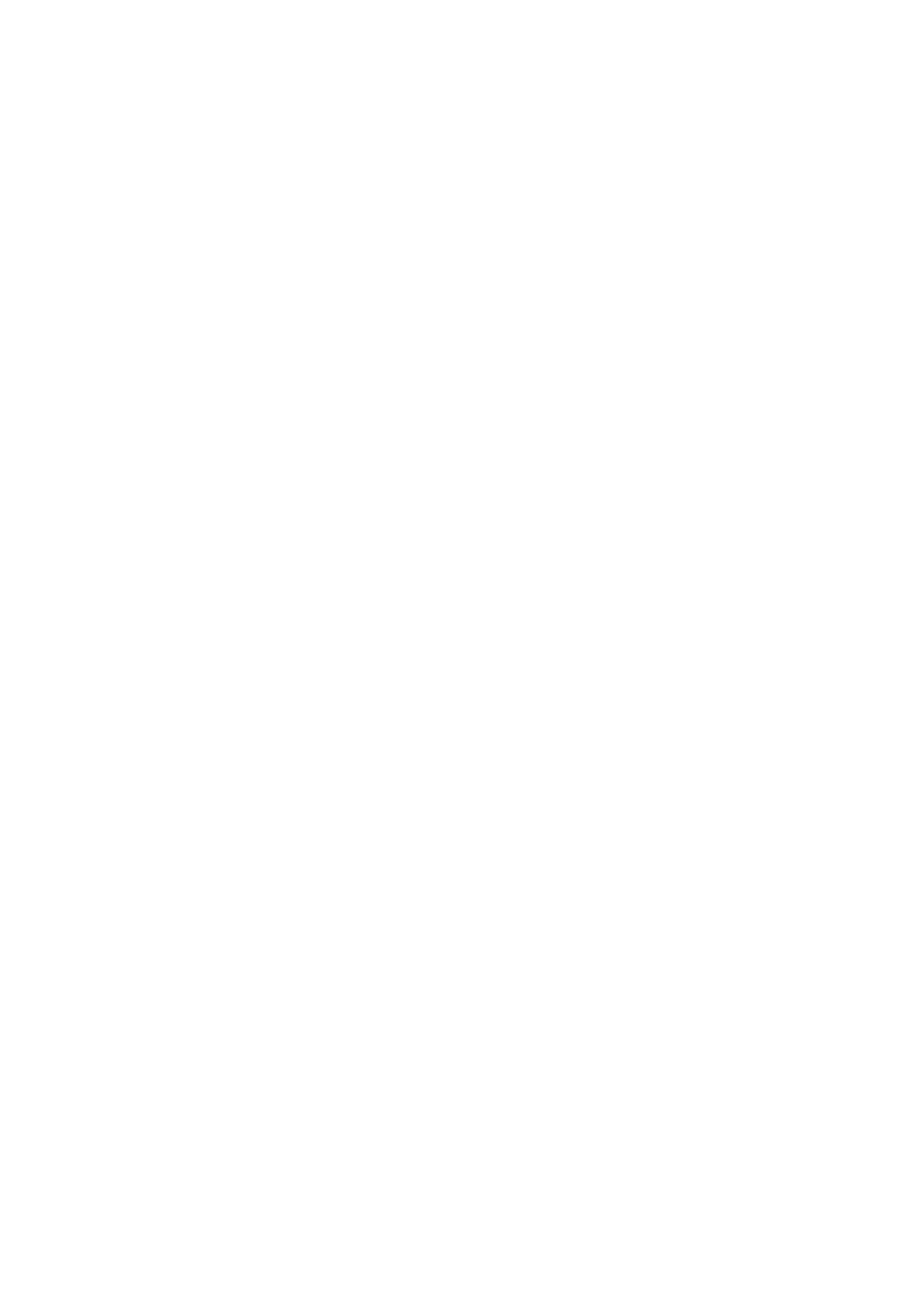# **TABLE OF CONTENTS**

| 5. |  |
|----|--|
|    |  |
| 7. |  |
|    |  |
|    |  |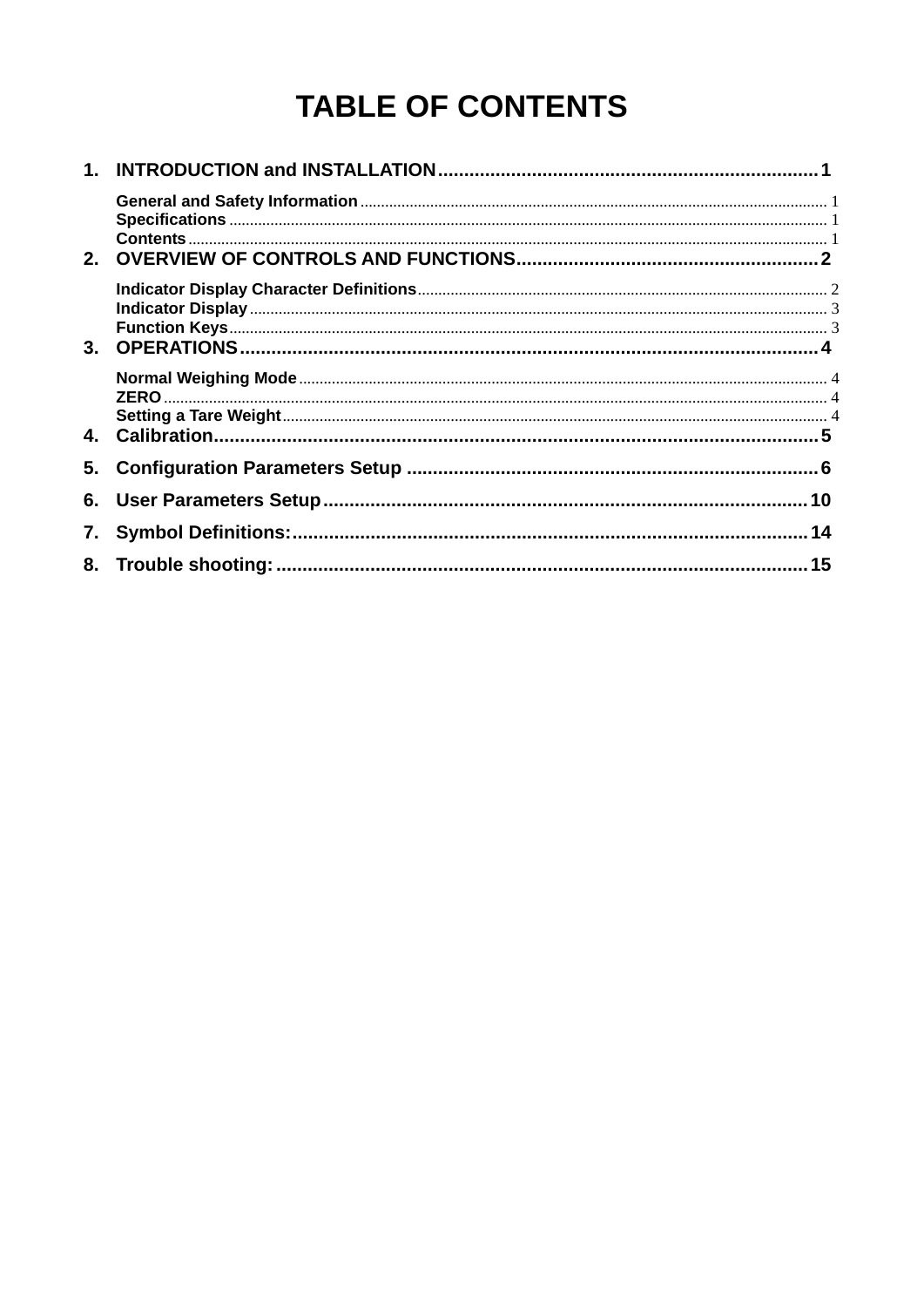## **1. INTRODUCTION and INSTALLATION**

#### **General and Safety Information**



- Risk of Electrical Shock: Disconnect all power sources before making cable connections to the scale platform or indicator.
- **For use in dry environments only.**
- Do not operate in hazardous areas.
- Read and understand all operating instructions before using this product. Keep this manual for future reference.
- Record the weight shortly after placing a load on the platform. After extended periods, the load cell's output signal-may result in a less accurate reading.
- Place the scale on a hard, flat, and level surface before using.
- Avoid extended exposure to extreme heat or cold. Optimum operation is at normal room temperature. See operating temperature range in the specifications table. Allow the scale to acclimate to room temperature before using.
- Allow sufficient warm up time. Turn the scale on and allow up to 2 minutes for internal components to stabilize before weighing.
- Electronic scales are precision instruments. Do not operate near cell phones, radios, computers or other electronic devices that emit radio frequencies that may cause unstable readings.
- Avoid using in heavy vibration or heavy airflow conditions.

| <b>Model</b>                                 | 318513                                                          |  |
|----------------------------------------------|-----------------------------------------------------------------|--|
| <b>Max Capacity</b>                          | 400lb (182kg)                                                   |  |
| <b>Readability</b>                           | $0.5$ lb $(0.2$ kg $)$                                          |  |
| <b>Display Resolution</b>                    | 1:800                                                           |  |
| <b>Construction</b>                          | Epoxy painted carbon steel, treaded surface                     |  |
| <b>Weighing Units</b>                        | lb / kg                                                         |  |
| <b>Calibration unit</b>                      | lb / kg                                                         |  |
| <b>Application Modes</b>                     | Weighing                                                        |  |
| <b>Display</b>                               | 0.625" (16mm) 7-segment LCD, 5 1/2 digits                       |  |
| <b>Zero Range</b>                            | $\pm$ 20% of full capacity                                      |  |
| <b>Tare Range</b><br><b>Full capacity</b>    |                                                                 |  |
| <b>Stabilization Time</b><br><3 seconds      |                                                                 |  |
| <b>Operating Temp.</b>                       | 40 $\degree$ to 105 $\degree$ F (5 $\degree$ to 40 $\degree$ C) |  |
| <b>Humidity Range</b>                        | <90% relative humidity, non-condensing                          |  |
| Power supply:                                | Batteries: 4 x "AAA" size cells (not included)<br>$+a$          |  |
|                                              | AC Adapter: 9Vdc/600mA, with central positive                   |  |
| <b>Interface</b>                             | <b>RS232, USB</b>                                               |  |
| <b>Safe Max Overload</b><br>150% of capacity |                                                                 |  |

#### **Specifications**

#### **Contents**

• Scale & Indicator **Calculation Calculation Calculation Calculation Calculation Calculation Calculation Calculation Calculation Calculation Calculation Calculation Calculation Calculation Calcu** 

AC120V/DC9V 600mA Adapter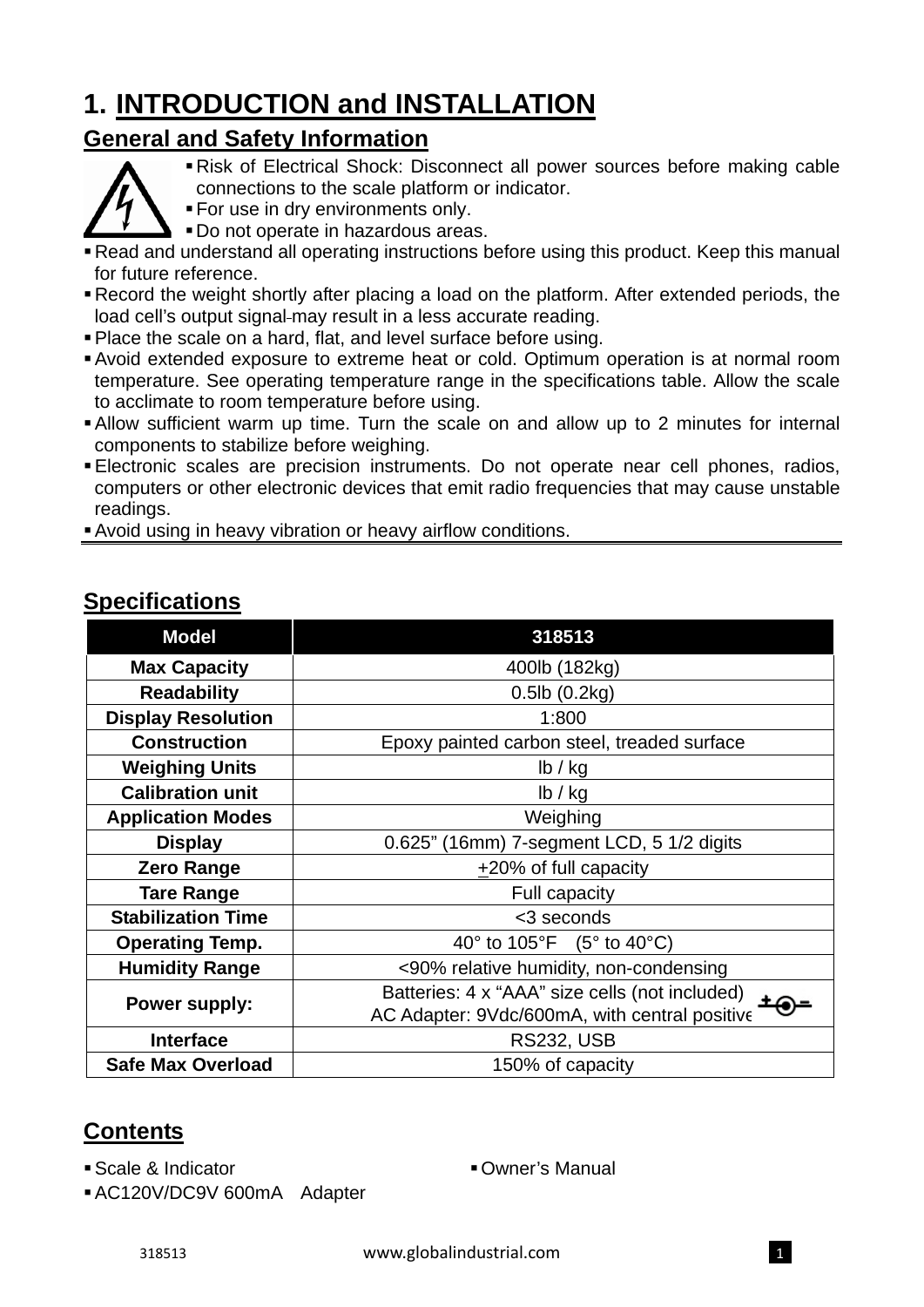## **2. OVERVIEW OF CONTROLS AND FUNCTIONS**

## **Indicator Display Character Definitions**

| <b>ASCII</b>            | <b>LCD/LED Show</b> | <b>ASCII</b> | <b>LCD/LED Show</b> | <b>ASCII</b>       | <b>LCD/LED Show</b>           |
|-------------------------|---------------------|--------------|---------------------|--------------------|-------------------------------|
| $\pmb{0}$               | 8                   | A            | H.                  | N                  |                               |
| $\mathbf{1}$            |                     | $\sf B$      | Н.                  | $\mathbf 0$        | Ū.                            |
| $\overline{c}$          | 8.                  | $\mathsf C$  | 0.                  | ${\sf P}$          | 8                             |
| $\mathsf{3}$            | 9.                  | D            | Н,                  | Q                  |                               |
| $\overline{\mathbf{4}}$ | 9                   | $\mathsf E$  | 8                   | $\sf R$            | Н.                            |
| 5                       | 8.                  | F            | 8.                  | $\mathsf S$        | 5,                            |
| $\boldsymbol{6}$        | 8.                  | G            | 0.                  | $\sf T$            | H                             |
| $\overline{7}$          |                     | $\sf H$      | 8                   | $\sf U$            | 0                             |
| 8                       | 8                   |              |                     | $\mathsf{V}$       | ΰ,                            |
| 9                       | 8.                  |              | 过.                  | W                  | $\overline{\mathbf{u}}$<br>Ш. |
|                         |                     | Κ            | 8                   | $\pmb{\mathsf{X}}$ | 8                             |
|                         |                     |              | 8.                  | Y                  | 8.                            |
|                         |                     | M            | 8.                  | $\mathsf Z$        | $\vec{\Xi}$                   |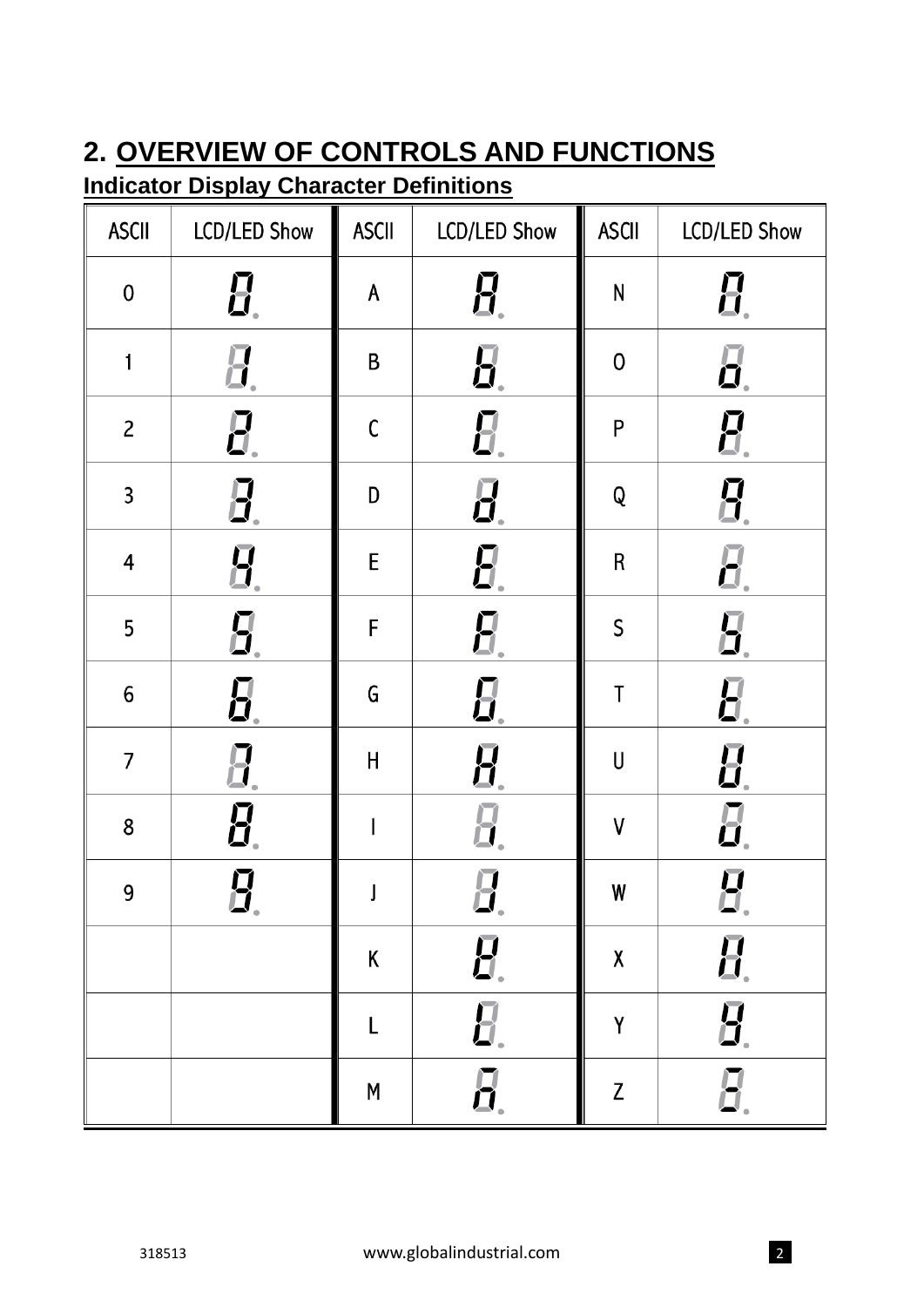## **Indicator Display**

| DBAL<br>∰€<br>globalindustrial.com | 400lb × 0.5lb / 182kg × 0.2kg |                                                                          |
|------------------------------------|-------------------------------|--------------------------------------------------------------------------|
|                                    |                               | <b>PRINT</b><br><b>UNIT</b><br><b>HOLD</b><br><b>ZERO</b><br><b>TARE</b> |
| Hold<br>Zero<br><b>Net</b>         | Kg<br>$\mathbf{L}\mathbf{b}$  | <b>ON/OFF</b>                                                            |
|                                    |                               | Model 318513                                                             |

- Zero- Scale is zeroed and gross weight is 0, tare is 0.
- Net Display reading is net weight; tare is not 0.
- Lb, Kg Unit of measure.
- Hold Scale is in dynamic weighing mode.
	- Hold flashes actual fluctuating weight is displayed.
	- Hold does not flash locked weight is displayed.

#### **Function Keys**

| <b>KEY</b>                                                              | <b>MODE</b>                            |                        | <b>DEFINITION</b>                                              |
|-------------------------------------------------------------------------|----------------------------------------|------------------------|----------------------------------------------------------------|
|                                                                         | Weighing                               | <3 seconds             | Send output data via the USB or<br>RS232 port                  |
| <b>PRINT</b><br><b>HOLD</b>                                             | mode                                   | >3 seconds             | Enter or exit HOLD mode                                        |
|                                                                         | Setup or Calibration mode              |                        | Shift the flashing data entry<br>position from right to left   |
|                                                                         |                                        | Weighing mode          | Select weight unit of measure                                  |
| <b>UNIT</b>                                                             | Setup or Calibration mode              |                        | Increase the digit in the flashing<br>data entry position by 1 |
|                                                                         | Weighing mode                          |                        | Tare the weight                                                |
| <b>TARE</b>                                                             | Setup or Calibration mode              |                        | Confirm the input data and<br>continue to next step            |
|                                                                         | Weighing                               | <3 seconds             | Zero the platform weight                                       |
| <b>ON/zero</b><br>OFF                                                   | mode                                   | >3 seconds             | Power off the scale                                            |
|                                                                         | Setup or Calibration mode              |                        | Exit to normal weighing mode                                   |
| ON/zero<br><b>UNIT</b><br><b>OFF</b><br>$\ddot{}$                       | Weighing mode<br>(more than 3 seconds) |                        | Enter USER parameter setup<br>mode                             |
| Weighing mode<br>ON/zero<br><b>TARE</b><br>OFF<br>(more than 3 seconds) |                                        | Enter calibration mode |                                                                |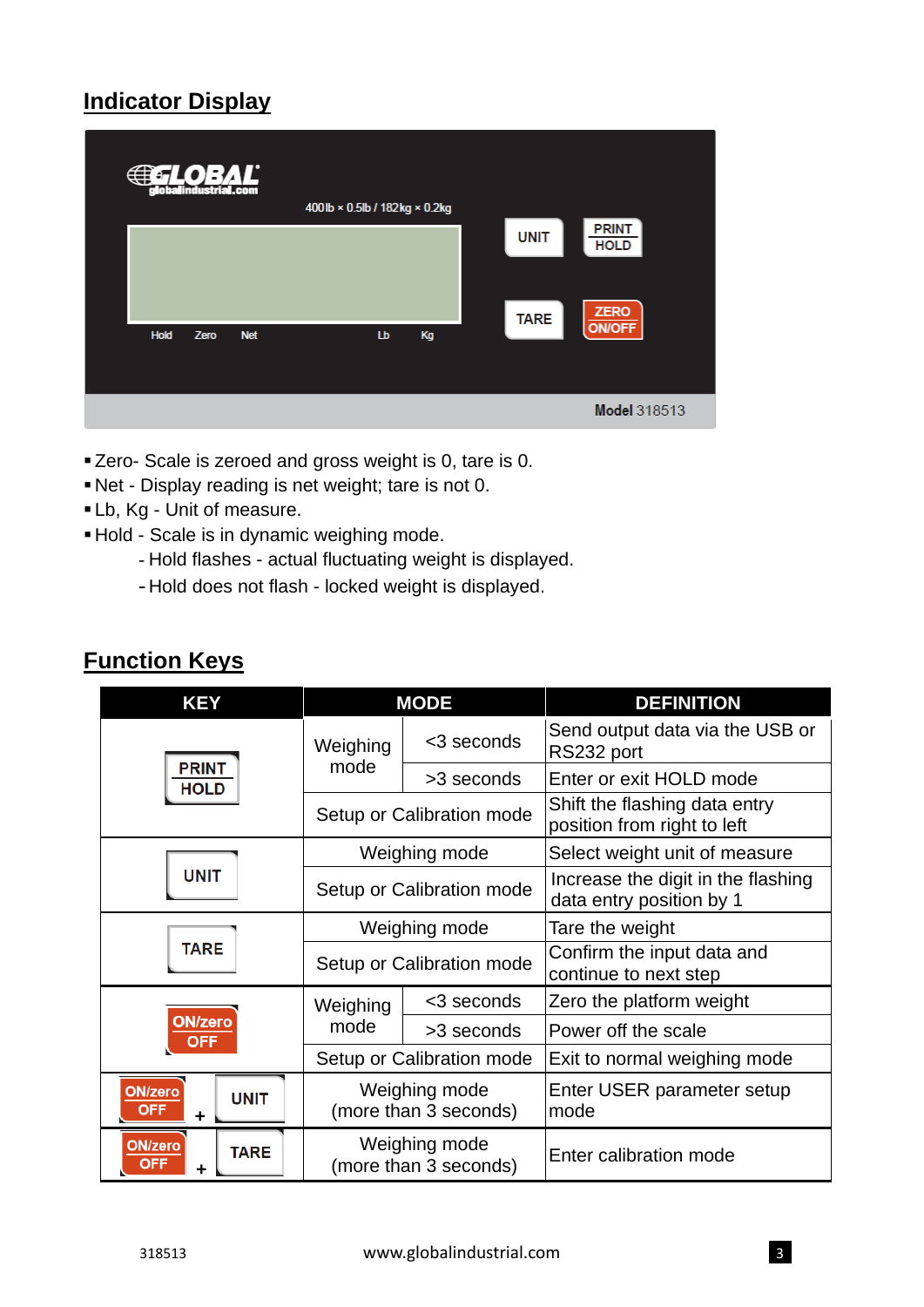## **3. OPERATIONS**

#### **Normal Weighing Mode**

- 1. Power on the scale by pressing the **ZERO/ON/OFF** key.
- 2. When the display stabilizes, but it doesn't show zero, press **ZERO/ON/OFF** to set a new zero point.
- 3. Place objects on the scale platform and read the weight on the indicator.

**Note:** Objects should be placed at the center of the platform. Corner or side loading heavy objects may risk overloading an individual load cell and damage the scale.







- 4. To change the weight unit of measure, press the **UNIT** key.
- 5. To send data to another device via the serial port, press the **PRINT/HOLD** key.
- 6. To hold the weight data, press and hold the **PRINT/HOLD** key for 4 seconds.
- 7. Power off the scale by pressing and holding the **ZERO/ON/OFF** key for 4 seconds.

## **ZERO**

If the display dose not shows 0, and there is nothing on the platter, press the **ZERO/ON/OFF** key to zero the reading.

Zero range: ±20% \* full Capacity.

The zero function is unavailable when the displayed reading is out of the zero range and the indicator will show the error message **0**﹉﹉﹉ or **0**﹍﹍﹍, meaning the scale is over or under zero range.

#### **Setting a Tare Weight**

- 1. Zero the scale as described above.
- 2. Place an empty container on the platform, press the **TARE** key. The display will return to zero, eliminating the weight of the container. The **NET** announciator will be lit on the display.
- 3. Put the material or object to be weighed in the container. The net weight will be displayed.
- 4. To exit tare mode, remove all weight from the scale. The display will show a negative weight. Press the **TARE** key to return the display to zero.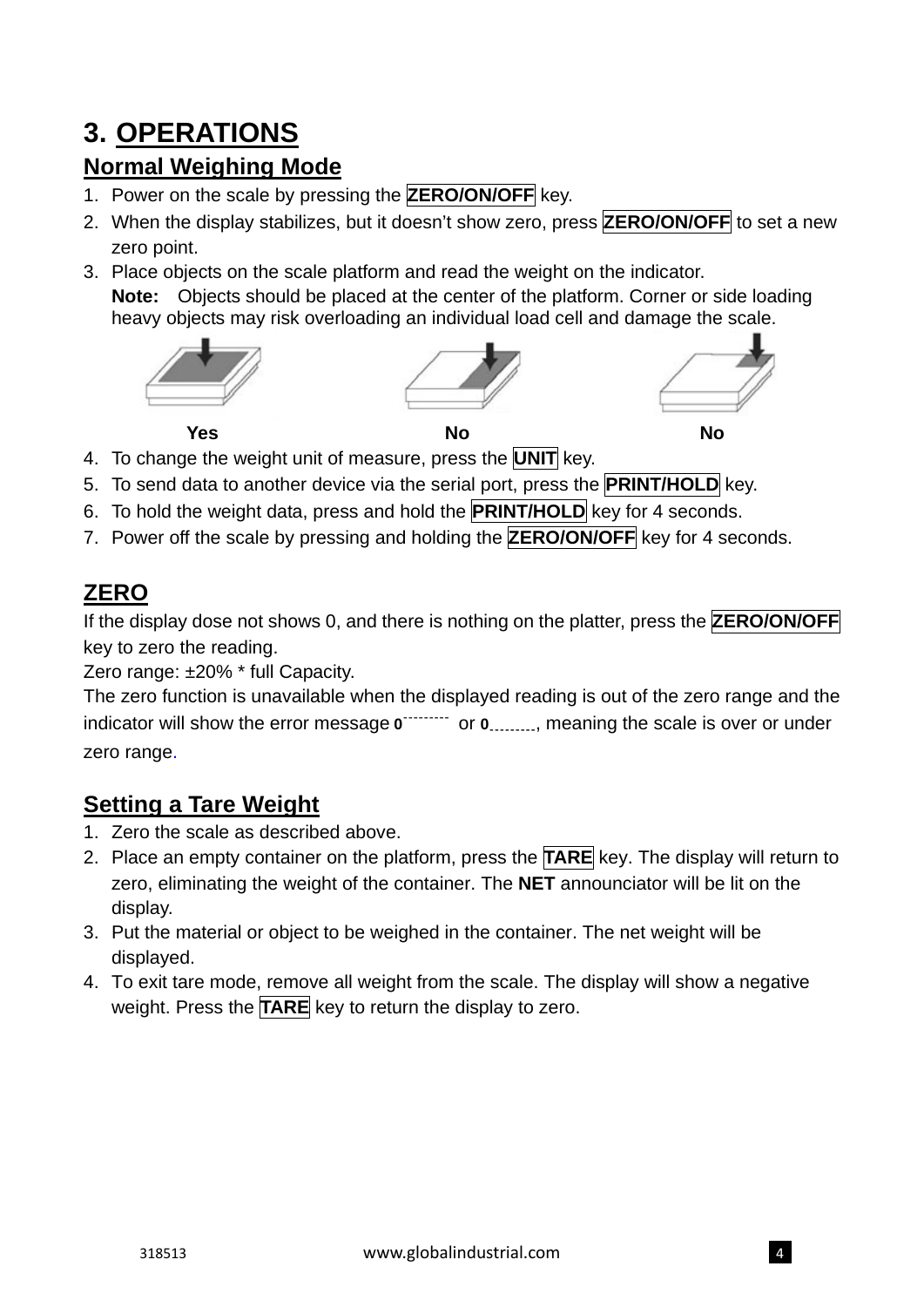## **4. Calibration**

#### **Note:**

- (1) Before calibrating the scale, you should prepare standard weights (more than 10% of FS weight) for calibration.
- (2) In the following steps, pressing **ZERO/ON/OFF** will exit calibration.
- **1.** Move all weight from the scale. Under normal weighing mode, press and hold **TARE** and **ZERO/ON/OFF** keys for more than 4s to enter calibration mode.
- **2.** The indicator will show "**CAL.P0**", the scale will begin to calibrate the zero-point of the scale. Remove all weight from the scale. Press the **TARE** key to confirm, or press the **ZERO/ON/OFF** to exit this mode. After receiving the reasonable zero-point data, the next step will automatically occur.
- **3.** When "**CAL.P1**" is displayed, the scale will be calibrated on second calibration point. xxxxxx kg (or lb) will be displayed. The default standard weight is 50%FS. Load 5%-100%FS weight on the scale, and use the **HOLD** or **UNIT** keys to input the loaded weight. Press the **TARE** key to confirm the input, and then the indicator will flash the input standard weight. After the scale becomes stable it will automatically be directed to next step. If the second point cannot be calibrated correctly, it will display "**CAL.Er**" and return back to **step2** for re-calibration.
- **4.** When "**CAL.P2**"is displayed, the scale will be calibrated on third calibration point. xxxxxx kg (or lb) will be displayed. The default standard weight is 100% FS. Load 10%-100%FS (this must be **equal or larger** than the weight from the second calibration point) weight on the scale. Use the **HOLD** or **UNIT** keys to input the standard weight's value. Press the **TARE** key to confirm. The indicator will flash the input weight. If the indicator receives reasonable data, it will go to next step automatically. If an error occurred, the scale will display "**CAL.Er**" and return back to **step2** for re-calibration.
- **5.** When "**CAL.P0**" is shown again, the scale will calibrate the zero-point again. Remove any weight from the scale, press the **TARE** key to confirm; the displayed data will flash. If the indicator receives reasonable data, it will calculate and store all parameters into EEPROM. Then it will auto-reset, and be directed to weighing mode. If an error occurred in calibration, the scale will display "**CAL.Er**" and then it necessary to repeat the procedure from step2.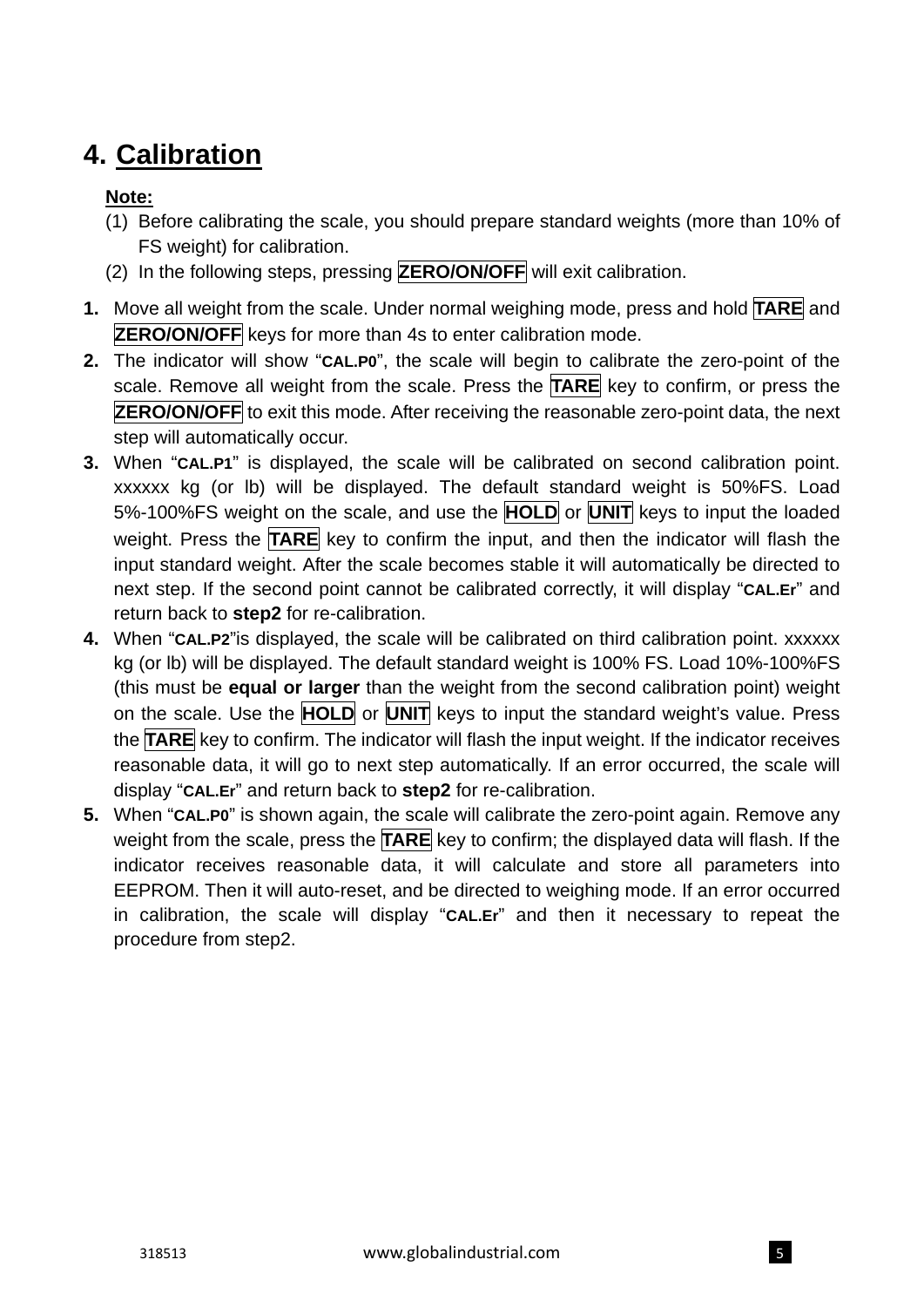## **5. Configuration Parameters Setup**

- 1. When the scale is off, press and hold **ZERO/ON/OFF** and **PRINT/HOLD** keys until '**C0NF**' is shown, which indicates that the scale is in Configuration parameter setup mode.
- 2. During setup mode, press the **UNIT** key to change the flashed digits, and use the **HOLD/PRINT** key to shift the flashed position. Press the **TARE** key to confirm the flashed digits. Press the **ZERO/ON/OFF** key to exit this mode.
- 3. Summary of Configuration Parameters Setting:

| Para-<br>meter | <b>Option</b>                                                                                                                                                               | <b>Remark</b>                                                                                                                                                                                                                                                                                                                                                                                                                  | setting        |
|----------------|-----------------------------------------------------------------------------------------------------------------------------------------------------------------------------|--------------------------------------------------------------------------------------------------------------------------------------------------------------------------------------------------------------------------------------------------------------------------------------------------------------------------------------------------------------------------------------------------------------------------------|----------------|
| C <sub>1</sub> | $100 - 20000$                                                                                                                                                               | Display Resolution for main weight unit:<br>100-20000                                                                                                                                                                                                                                                                                                                                                                          | 800            |
| C <sub>2</sub> | Display Resolution for second weight unit (if main unit is<br>100 - 25000 kg or lb, then second unit is lb or kg): 100-25000<br>Note: it must be equal or less than 1.25xC1 |                                                                                                                                                                                                                                                                                                                                                                                                                                | 910            |
| C <sub>3</sub> | 0, 1, 2                                                                                                                                                                     | Division select: $0 - 1$ ; 1 - 2; 2 - 5;                                                                                                                                                                                                                                                                                                                                                                                       | $\mathbf{2}$   |
| C <sub>4</sub> | Decimal point:<br>$0 - 5$<br>$0 - x1$ ; 1 - x0.1; 2 - x0.01;<br>$3 - x0.001$ ; 4 - x0.0001; 5 - x10;                                                                        |                                                                                                                                                                                                                                                                                                                                                                                                                                | 1              |
| C <sub>5</sub> | Main weight unit (Calibration and setting capacity weight<br>0, 1                                                                                                           |                                                                                                                                                                                                                                                                                                                                                                                                                                | 1              |
| C <sub>6</sub> | Weight Units that can be chosen by UNIT key:<br>0, 1, 2<br>0-kg; 1-lb; 2-kg/lb                                                                                              |                                                                                                                                                                                                                                                                                                                                                                                                                                | $\overline{2}$ |
| $0 - 9$<br>C7  |                                                                                                                                                                             | Power-on zero-point range:<br>0 - calibration zero -point ±1%FS;<br>1 - calibration zero -point ±2%FS;<br>2 - calibration zero -point ±3%FS;<br>3 - calibration zero -point ±4%FS;<br>$4$ - calibration zero -point $±5\%FS;$<br>$5$ - calibration zero -point $±10\%FS;$<br>$6$ - calibration zero -point $\pm 20\%$ FS;<br>7 - calibration zero -point ±50%FS;<br>8 - calibration zero -point ±100%FS;<br>9 - no limitation: | $\overline{9}$ |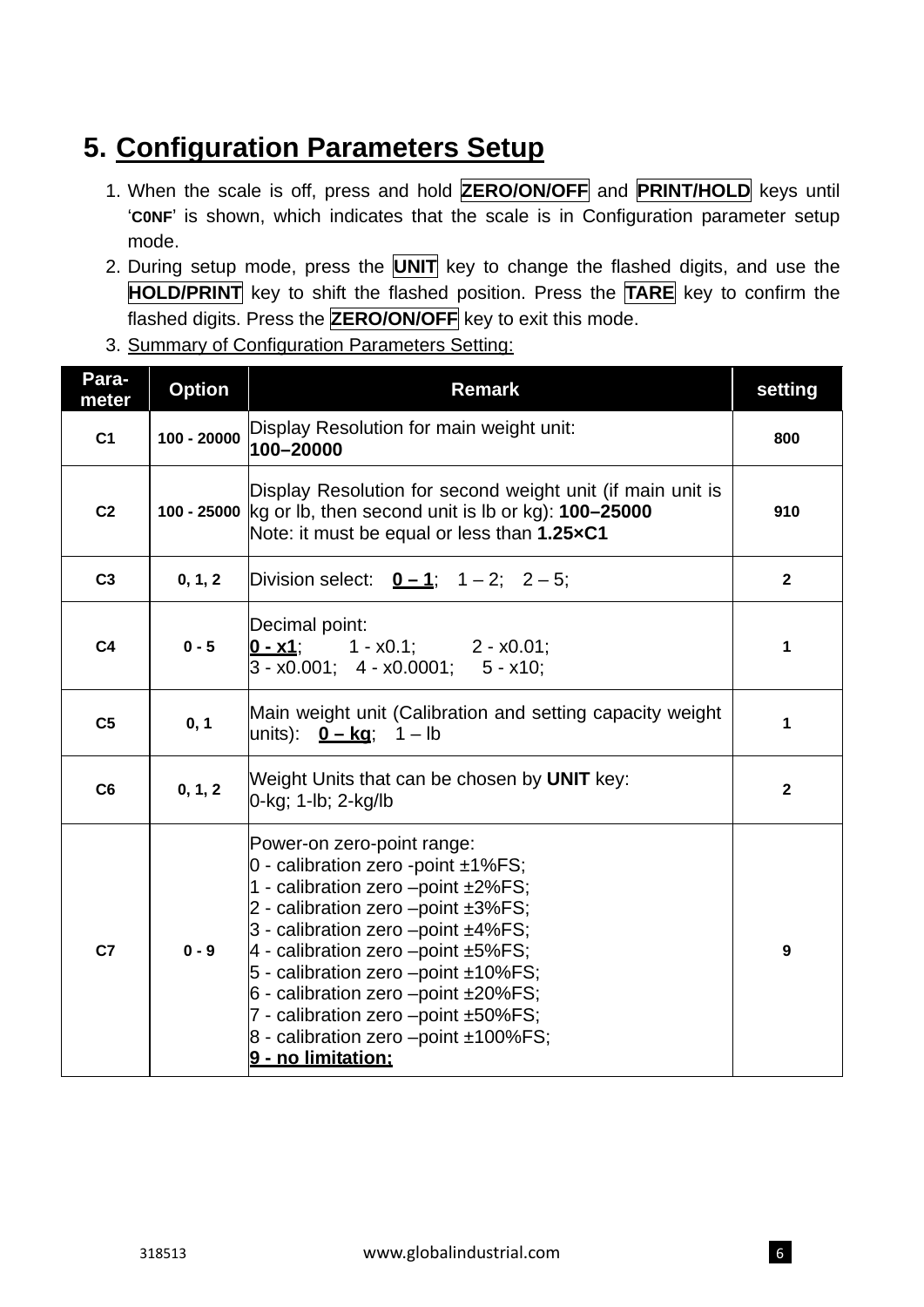| C <sub>8</sub>  | $0 - 9$                                                                                | Zero range for <b>ZERO/ON/OFF</b> button:<br>0-power-on zero -point ±1%FS;<br><u>1 - power-on zero –point ±2%FS:</u><br>2 - power-on zero -point ±3%FS;<br>3 - power-on zero --point ±4%FS;<br>4 - power-on zero $-point \pm 5\%FS;$<br>5 - power-on zero $-point \pm 10\%FS;$<br>$6$ - power-on zero $-p$ oint $\pm 20\%$ FS;<br>7 - power-on zero -point ±50%FS;<br>$8$ - power-on zero --point $±100\%FS;$<br>9 - no limitation: | 6           |
|-----------------|----------------------------------------------------------------------------------------|-------------------------------------------------------------------------------------------------------------------------------------------------------------------------------------------------------------------------------------------------------------------------------------------------------------------------------------------------------------------------------------------------------------------------------------|-------------|
| C <sub>9</sub>  | 0, 1, 2                                                                                | Select which zero point will be used after scale is<br>powered on and current weight signal is within the<br>power-on zero-point range:<br>0 - Current weight:<br>1 - Calibration zero point;<br>2 - Power-off zero-point (power-off tare weight as current<br>tare weight).                                                                                                                                                        | $\mathbf 0$ |
| C10             | $0 - 3$                                                                                | Select which zero point will be used after scale is<br>powered on and current weight signal is <b>NOT</b> within the<br>power-on zero-point range:<br>0 - Prompt power on zero point is over range:<br>1 - Current weight;<br>2 - Calibration zero point;<br>3 - Power-off zero-point (power-off tare weight as current<br>tare weight).                                                                                            | $\mathbf 0$ |
| C11             | 6                                                                                      | Zero tracking range:<br>0=no tracking; 1=±0.25d; 2=±0.5d; 3=±1d; 4=±1.5d;                                                                                                                                                                                                                                                                                                                                                           | 6           |
| C12             | Digital filter intensity:<br>$\mathbf{2}$<br>0= very weak; 1=weak; 2=middle; 3=strong; |                                                                                                                                                                                                                                                                                                                                                                                                                                     | $\mathbf 2$ |
| C <sub>13</sub> | $5\phantom{.0}$                                                                        | Motion check range:<br> 0=±0.25d, 1=±0.5d;2=±1d;3=±1.5d;4=±2d; <mark><u>5=±3d</u>;</mark><br>$6 = \pm 4$ d ; 7 = $\pm 5$ d ; 8 = $\pm 6$ d ; 9 = $\pm 7$ d ;                                                                                                                                                                                                                                                                        | 4           |
| C14             | 1                                                                                      | Max. weight display:<br>0=FS+0d; <u>1=<b>FS+9d:</b></u> 2=101%FS;   3=102%FS;<br>4=105%FS;  5=110%FS;  6=120%FS;  7=150%FS;<br>$8=200\%$ FS; $9=$ No limitation                                                                                                                                                                                                                                                                     | 1           |
| C <sub>15</sub> | $\mathbf 0$                                                                            | 0=BMI function is disabled<br>1=BMI function is enabled                                                                                                                                                                                                                                                                                                                                                                             | $\mathbf 0$ |
| C <sub>16</sub> | 0                                                                                      | 0= Do not recover parameters (Cxx & Uxx) to default<br><u>set</u><br>1= Recover all parameters to default setting                                                                                                                                                                                                                                                                                                                   | $\bf{0}$    |



**CONFIG settings should only be performed by individuals with the required technical knowledge.**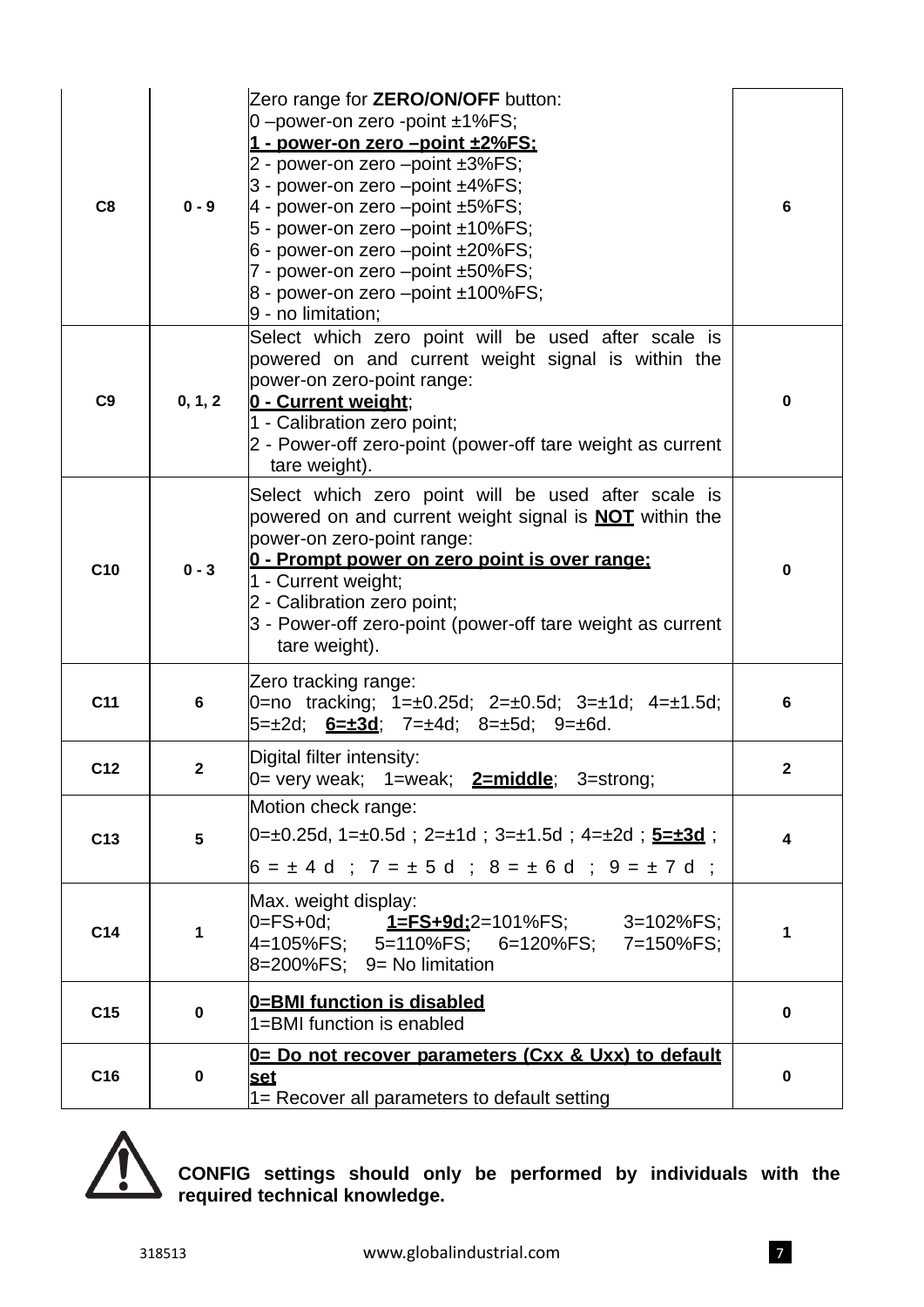| <b>Calibration division</b> |            | Display division value in different weight unit that can be used |
|-----------------------------|------------|------------------------------------------------------------------|
| value                       | kg         | $\mathsf{lb}$                                                    |
| 0.0001kg                    | 0.0001kg   | 0.0002lb                                                         |
| $0.001$ kg                  | $0.001$ kg | 0.002lb                                                          |
| 0.01kg                      | 0.01kg     | $0.02$ lb                                                        |
| 0.1 <sub>kg</sub>           | 0.1kg      | $0.2$ lb                                                         |
| 1kg                         | 1kg        | 2 <sub>lb</sub>                                                  |
| 10kg                        | 10kg       | 20 lb                                                            |
| 0.0002kg                    | 0.0002kg   | 0.0005 lb                                                        |
| 0.002kg                     | 0.002kg    | $0.005$ lb                                                       |
| 0.02kg                      | 0.02kg     | $0.05$ lb                                                        |
| 0.2kg                       | 0.2kg      | 0.5 <sub>lb</sub>                                                |
| 2kg                         | 2kg        | 5 <sub>lb</sub>                                                  |
| 20 <sub>k</sub> g           | 20kg       | 50 lb                                                            |
| 0.0005kg                    | 0.0005kg   | $0.001$ lb                                                       |
| 0.005kg                     | 0.005kg    | $0.01$ lb                                                        |
| 0.05kg                      | 0.05kg     | $0.1$ lb                                                         |
| 0.5kg                       | 0.5kg      | 1 <sub>lb</sub>                                                  |
| 5kg                         | 5kg        | 10 <sub>h</sub>                                                  |
| 50kg                        | 50kg       | Not available                                                    |

#### **Table1: use Kg as calibration unit:**

#### **Table2: use LB as calibration unit:**

| <b>Calibration division</b> |               | Display division value in different weight unit that can be used |
|-----------------------------|---------------|------------------------------------------------------------------|
| value                       | Kg            | lb                                                               |
| 0.0001lb                    | Not available | 0.0001lb                                                         |
| $0.001$ lb                  | 0.0005 kg     | $0.001$ lb                                                       |
| $0.01$ lb                   | $0.005$ kg    | $0.01$ lb                                                        |
| $0.1$ lb                    | $0.05$ kg     | $0.1$ lb                                                         |
| 1 <sub>lb</sub>             | $0.5$ kg      | 1 <sub>lb</sub>                                                  |
| 10 <sub>lb</sub>            | $5$ kg        | 10 <sub>lb</sub>                                                 |
| 0.0002 lb                   | 0.0001 kg     | 0.0002 lb                                                        |
| $0.002$ lb                  | $0.001$ kg    | $0.002$ lb                                                       |
| $0.02$ lb                   | 0.01 kg       | $0.02$ lb                                                        |
| 0.2 <sub>lb</sub>           | $0.1$ kg      | 0.2 <sub>lb</sub>                                                |
| 2 <sub>lb</sub>             | $1$ kg        | 2 <sub>lb</sub>                                                  |
| 20 lb                       | $10$ kg       | 20 lb                                                            |
| 0.0005 lb                   | 0.0002 kg     | 0.0005 lb                                                        |
| $0.005$ lb                  | $0.002$ kg    | $0.005$ lb                                                       |
| $0.05$ lb                   | $0.02$ kg     | $0.05$ lb                                                        |
| 0.5 <sub>lb</sub>           | $0.2$ kg      | 0.5 <sub>lb</sub>                                                |
| 5 <sub>1b</sub>             | 2 kg          | 5 <sub>lb</sub>                                                  |
| 50 lb                       | 20 kg         | 50 lb                                                            |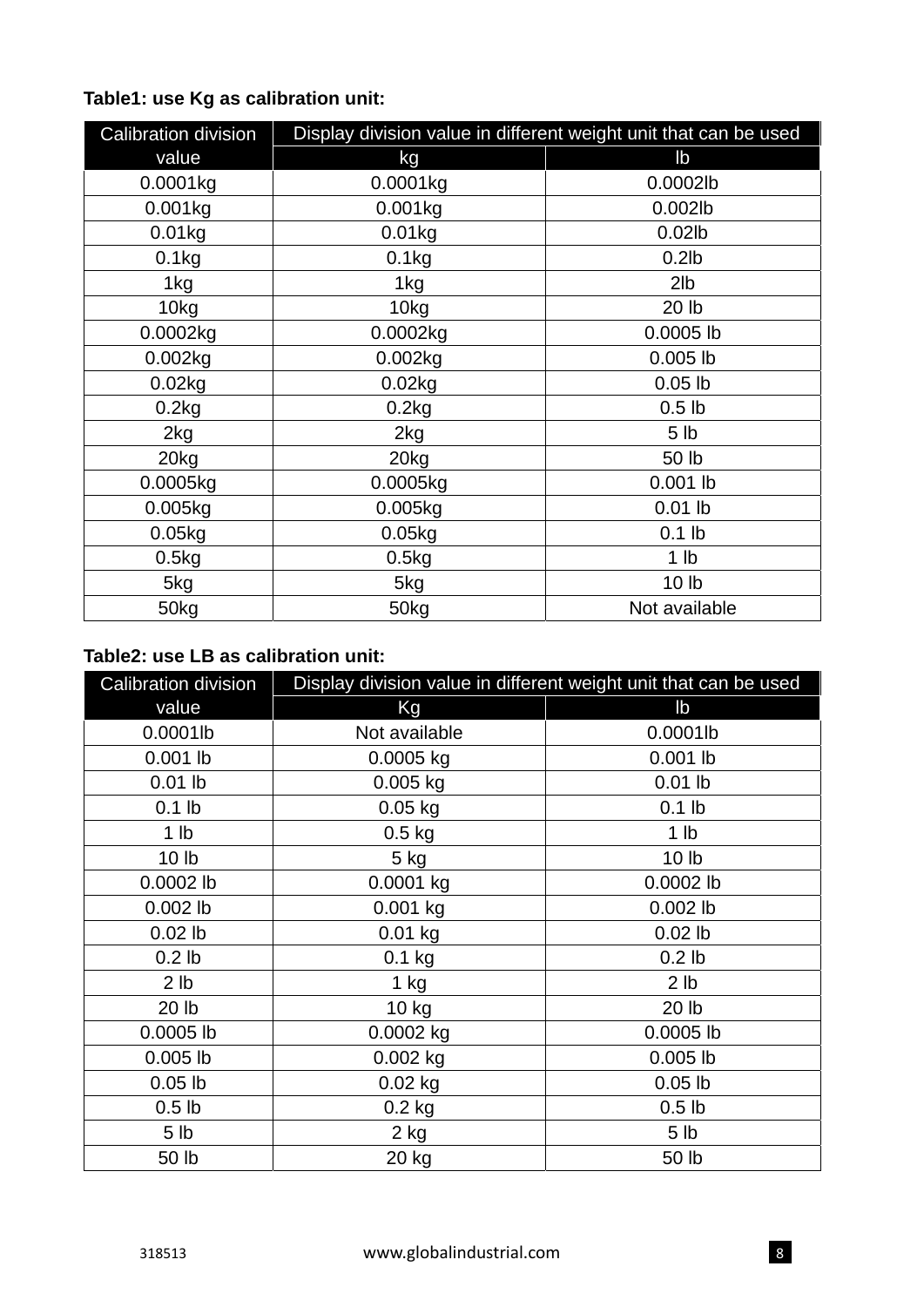- 4. More Information for Configuration Parameters:
	- 4.1 The division (d) of scale is determined by C3,C4 and C5 : If  $C3=3$  (interval is 5),  $C4=2$  (decimal point is x.xx),  $C5=1$  (unit is lb), Then C3xC4xC5=5x0.01xlb=0.05lb, So, d=0.05lb
	- 4.2 The capacity is determined by C1 and d :

If C1=3000, d=0.05lb, then C1xd=3000x0.05lb=150.00lb,

So, the capacity (FS) is 150.00lb

#### 4.3 Operation on C16 :

If you need to recover all configuration and user parameters to their default value, modify the "0" to "1" when "**C16 0**" is shown, then press the **TARE** key to confirm. The indicator will display **"dEF.?"** and **"?"** is flashed, press the **TARE** key to confirm, then **"dEF.?**" will flash to indicate recovery processing; "**C16 0**" will be displayed when the processing is complete. When the indicator displays **"dEF.?"** and **"?"** is flashed, press the **ZERO/ON/OFF** key to exit this mode and not to recover parameters.

#### **NOTE: Different setting of the Configuration Parameters can result in the scale having a different performance!**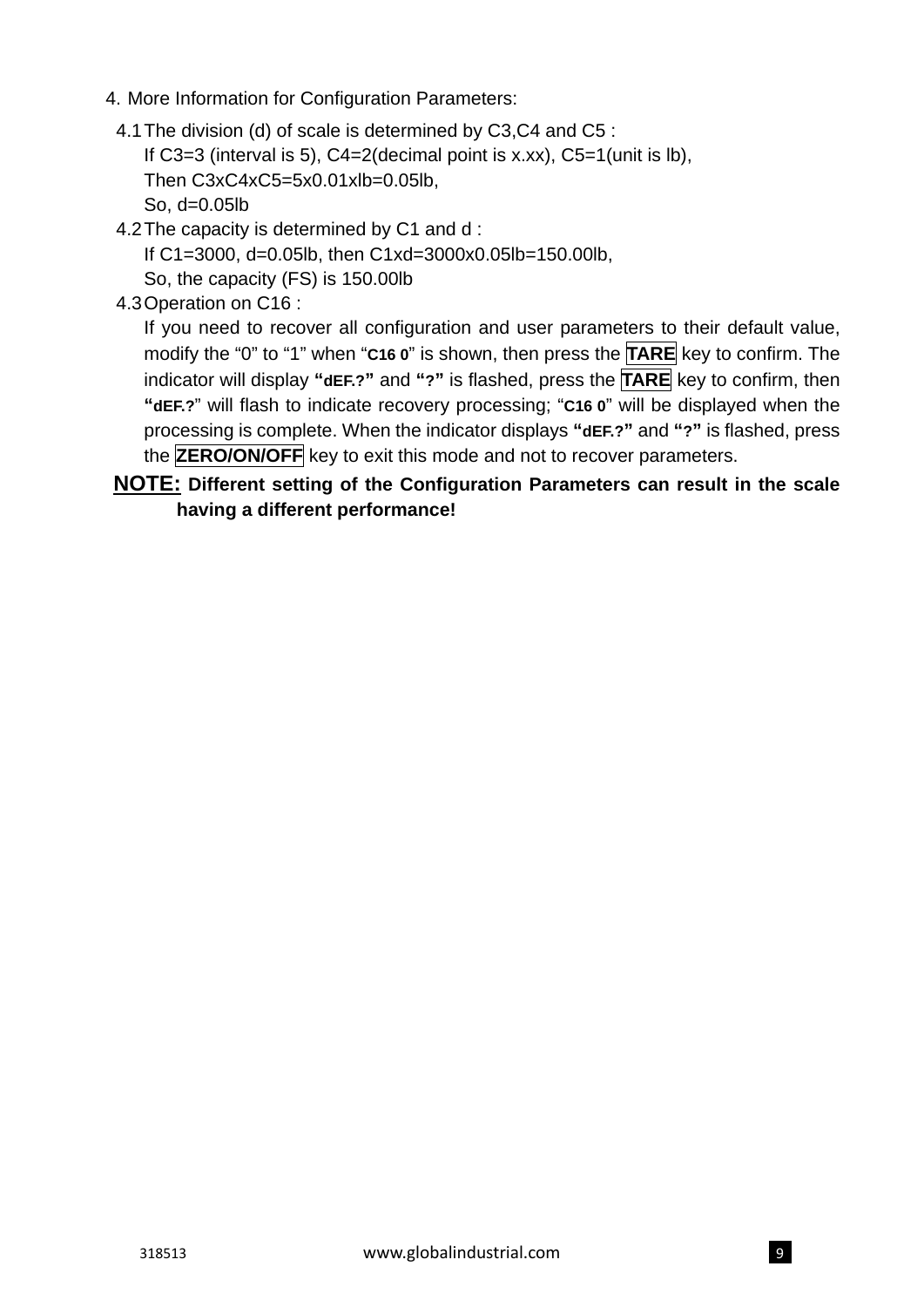## **6. User Parameters Setup**

- 1. In normal weighing mode, press **UNIT** and **ZERO/ON/OFF** until "**USer**" is shown to enter in the mode.
- 2. Press the **UNIT** key to change the flashed digits, press the **HOLD/PRINT** key to shift the flashed position. Press the **TARE** key to confirm and save the set data and enter next setting. Press the **ZERO/ON/OFF** key to exit this mode.
- 3. Summary of User Parameters Setting:

| <b>Parameter Option</b>                                                                                                                                                                                                                                                                                                                                                                                                                                                                                                                                                                                                                                                                                                                                                                                     |             | <b>Setting</b>                                                                                                                                                                                                                                                                                                             | setting      |
|-------------------------------------------------------------------------------------------------------------------------------------------------------------------------------------------------------------------------------------------------------------------------------------------------------------------------------------------------------------------------------------------------------------------------------------------------------------------------------------------------------------------------------------------------------------------------------------------------------------------------------------------------------------------------------------------------------------------------------------------------------------------------------------------------------------|-------------|----------------------------------------------------------------------------------------------------------------------------------------------------------------------------------------------------------------------------------------------------------------------------------------------------------------------------|--------------|
| <b>Auto-off time:</b><br>0: no auto-off function;<br>$0 - 15$<br>U <sub>1</sub><br>01-15: when no weight change or key operation is                                                                                                                                                                                                                                                                                                                                                                                                                                                                                                                                                                                                                                                                         |             | occurring, the scale will auto power off after 1-15 minutes.                                                                                                                                                                                                                                                               | 05           |
| U <sub>2</sub>                                                                                                                                                                                                                                                                                                                                                                                                                                                                                                                                                                                                                                                                                                                                                                                              | 0, 1, 2     | <b>Backlight on-off mode option:</b><br>0= Backlight is always off;<br>1= Backlight is always on;<br>2= Backlight is auto on and auto off. The backlight will<br>auto off after 10 seconds of stable weigh or no key<br>operation, and it will auto on when the scale weight is<br>unstable or key operation is occurring. | $\mathbf{2}$ |
| U <sub>3</sub>                                                                                                                                                                                                                                                                                                                                                                                                                                                                                                                                                                                                                                                                                                                                                                                              | 0, 1, 2     | HOLD/PRINT key function set:<br>0=HOLD,<br>$1 = PRINT$<br>2=HOLD and PRINT                                                                                                                                                                                                                                                 | $\mathbf{2}$ |
| <b>Hold function mode:</b><br>0=no hold function;<br>1=hold larger weight reading;<br>2-50=when weight is more than 10d and the variety is<br>U <sub>4</sub><br>$0 - 50$<br>within $\pm 2d \sim \pm 50d$ , hold stable weight; When weight is<br>below 10d and then over 10d and becomes stable, the<br>new stable weight will be held.<br><b>Serial communication output format:</b><br>0=communication is disabled<br>pressed, data has not been received;<br>2=output gross, tare, net weight, unit and status data<br>after PRINT pressed; data has not been received;<br>U <sub>5</sub><br>$0 - 7$<br>data, data has not been received;<br>status data, data has not been received:<br>5=output weight, unit and status data one time when<br>scale becomes stable;<br>time when scale becomes stable; |             | $\mathbf{2}$                                                                                                                                                                                                                                                                                                               |              |
|                                                                                                                                                                                                                                                                                                                                                                                                                                                                                                                                                                                                                                                                                                                                                                                                             |             | 1=output stable weight, unit and status data after PRINT<br>3=continuously output displayed weight, unit and status<br>4=continuously output gross, tare, net weight, unit and<br>6=output gross, tare, net weight, unit and status data one<br>7=Command -response mode.                                                  | 1            |
| U <sub>6</sub>                                                                                                                                                                                                                                                                                                                                                                                                                                                                                                                                                                                                                                                                                                                                                                                              | $\mathbf 3$ | <b>Baud rate for Serial communication:</b><br>$0=1200$ , 1=2400 , 2=4800 ; 3=9600 ; 4=19200                                                                                                                                                                                                                                | 3            |
| <b>U7</b>                                                                                                                                                                                                                                                                                                                                                                                                                                                                                                                                                                                                                                                                                                                                                                                                   | $\mathbf 0$ | Serial communication data format:<br>$0=8N1$ ; 1=701; 2=7E1                                                                                                                                                                                                                                                                | $\bf{0}$     |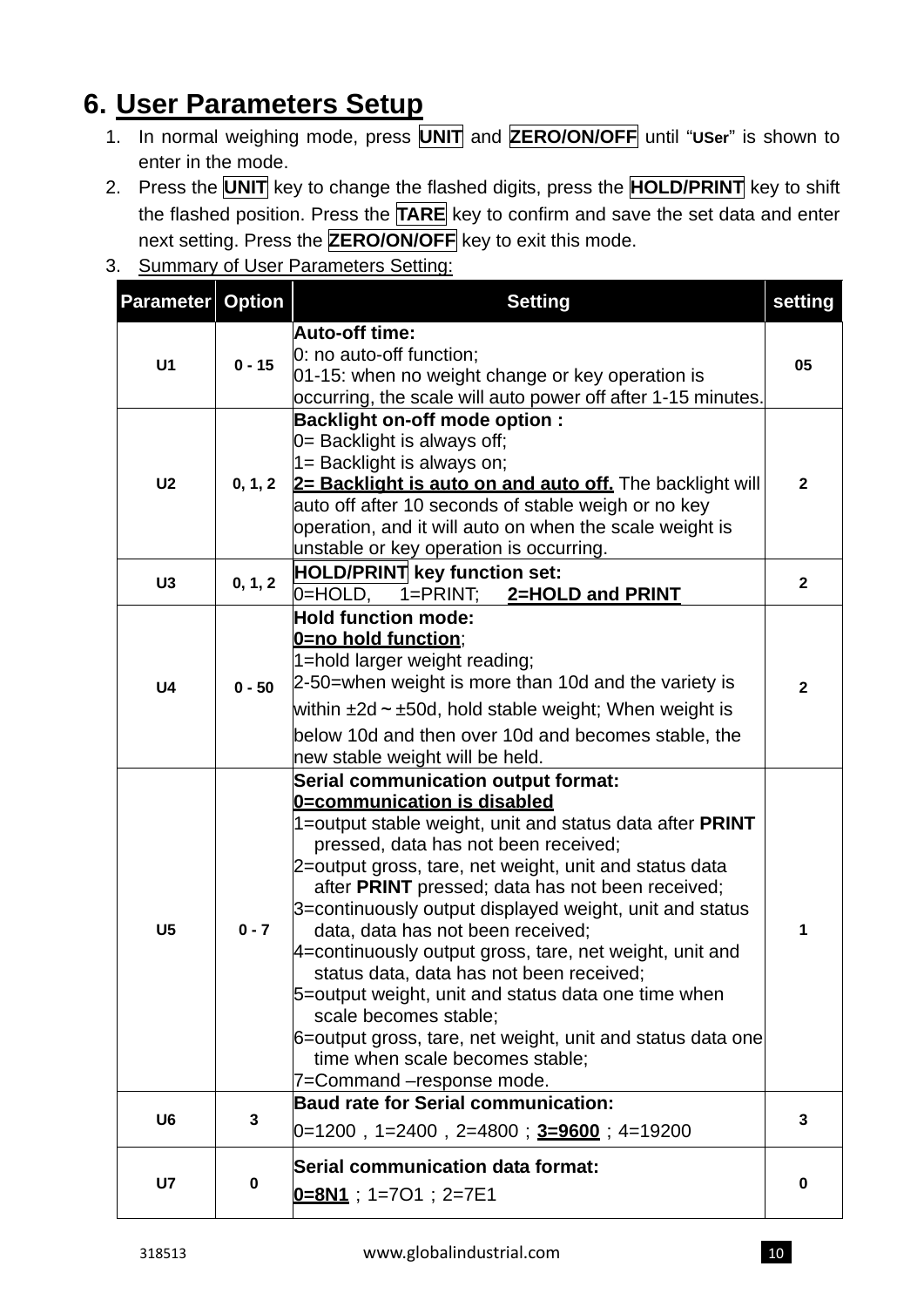4. More Information for User Parameters Setting:

U5 to set serial communication output format:

- (1). U5=0: No serial communication function. It will not transmit or receive any data even if the scale is installed with serial communication hardware. Serial communication function can be only activated when the scale is in normal weighing mode.
- (2). U5=1: Press PRINT key, the scale will output the current stable weight, weight unit, and current Status data ; it does not receive any data . The output format is as below:

<LF>< weight reading, minus, decimal point, weight unit><CR><LF>H1H2H3 <CR><ETX>

(3). U5=2: Press PRINT key, the scale will output the data of stable gross, tare, net weight, weight unit and current status data. The format is as follows:

<LF><Gross: reading, minus, decimal point, unit><CR>

<LF><Tare: reading, decimal point, unit><CR>

<LF><Net: reading, minus, decimal point, unit><CR>

<LF>H1H2H3<CR><ETX>

The number of bytes used:

Weight reading ----------------------- 8bytes;

Minus ----------------------------------1byte;

Decimal point -------------------------1byte;

Weight unit ----------------------------2 or 5 bytes;

Current status (H1.H2.H3) --------- 3bytes

- (4). U5=3: Continuously output of the current displayed reading, weight unit and current status data, it does not receive any data. The output format is same as  $U5=1$ .
- (5). U5=4: Continuously output of the current gross weight, tare weight, net weight data, weight unit and current status data, it does not receive any data. The output format is same as U5=2.
- (6). U5=5: When the scale is stable, it will output the current displayed reading ,weight unit, and current status data automatically one time, it does not receive any data. The output format is same as U5=1.
- (7). U5=6: When the scale is stable, it will output the current gross weight, tare weight, net weight unit and current status data automatically one time, it does not receive any data. The output format is same as U5=2.
- (8). U5=7: Bio-Serial Communication: after receiving an available command, the indicator will send out the corresponding messages.
- 5. More Details About Serial Communication

#### *The following details contain more information for when U5 is set to 7:*

- a) The baud rate and data format is set by U6 and U7. Responses to serial commands will be immediate, or within one weight measure cycle of the scale. One second is adequate for use as a time-out value by remote (controlling) device.
- b) The length of the weight field will be 8 digit weight data, one for minus sign, one for decimal point, two for measure unit (e.g. "lb", "kg"). If the unit is lb:oz, another two for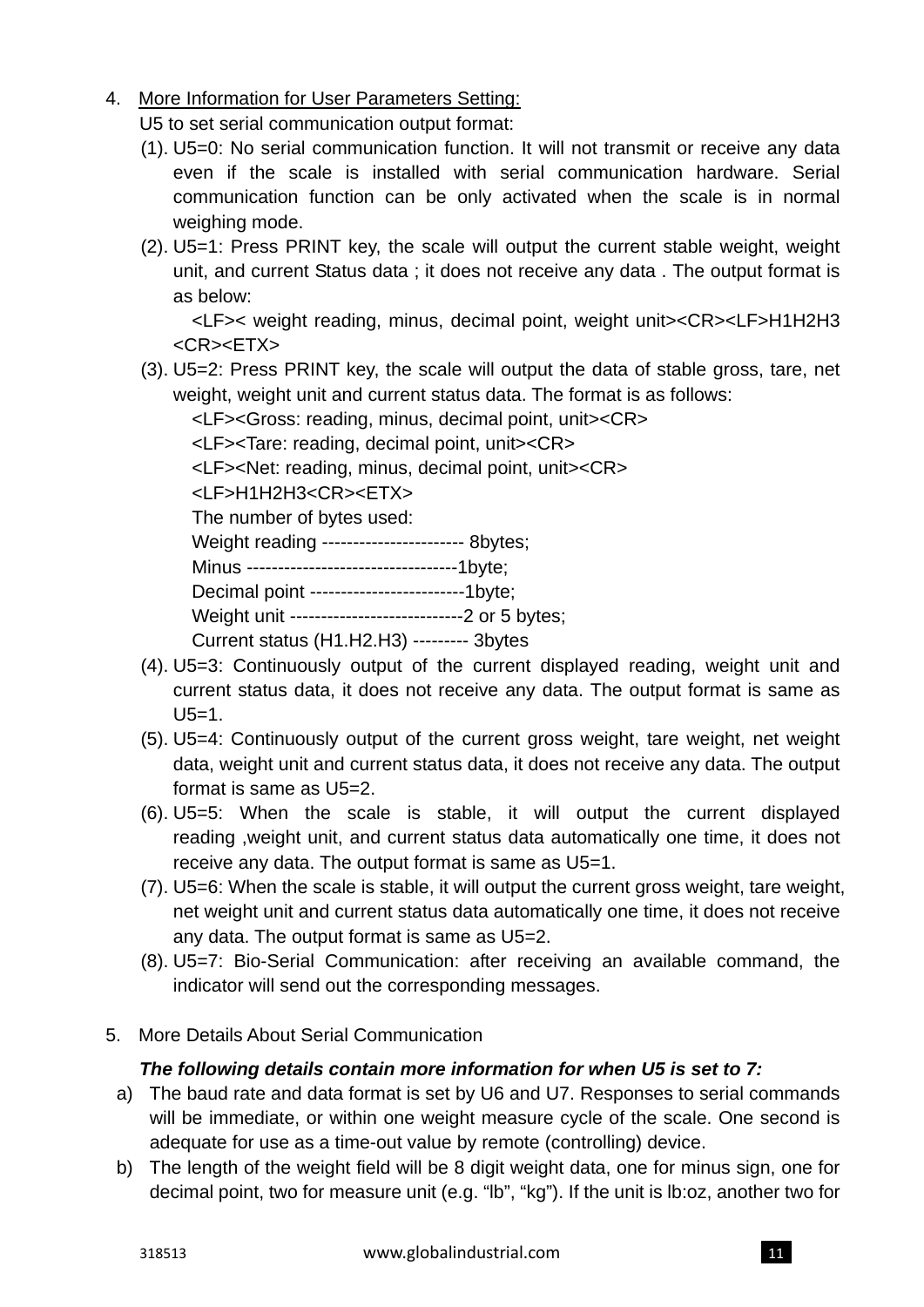"lb" and one for a space (<sp>) after lb. Units of measure abbreviations are always lower case.

- (1). If the weight is overcapacity, the scale will return ten '<sup>^</sup>' characters (the field of minus sign, decimal point, weight data is filled by '^').
- (2). If the weight is under capacity, it will return ten ' ' characters (the field of minus sign, decimal point, and weight data is filled by ''.
- (3). If the zero point has an error, it will return ten '\_' characters.
- (4). The character will be '-' for negative weight or a space character for positive weight. Minus sign follow after the first digit.
- (5). Useless leading zero before digits are suppressed.
- c) Key to symbols used
	- <LF> : Line Feed character (hex 0AH)
	- <CR> : Carriage Return character (hex 0DH)
	- <ETX> : End of Text character (hex 03)
	- <SP> : Space (hex 20H)
	- H1H2H3 : Three status bytes

<p> : Polarity character including minus sign for negative weight and a space character for positive weight

- W1-W8 : Weight data
- <dp> : Decimal point
- U1U2 : Measure units, "kg", "lb", or "lb oz"
- d) Commands and responses
	- (1). Command: W<CR> (57h 0dh)

Response:

- ① over capacity: <LF>^^^^^^^^^^u1u2<CR><LF>H1H2H3<CR><ETX>
- ② under capacity:

<LF>\_\_\_\_\_\_\_\_\_u1u2<CR><LF> H1H2H3<CR><ETX>

③ zero-point error:

```
<LF>----------u1u2<CR><LF> H1H2H3<CR><ETX>
```
**Note:** If the weight unit is lb: oz, U1U2= "lb oz" in above item ①②③.

- ④ Normal weight is displayed, current weight unit is kg or lb, decimal point position is set by C4:
	- <LF><p>w1w2w3w4w5w6<dp>w7w8u1u2<CR><LF>H1H2H3<CR><ETX>
- ⑤ Normal weight is displayed, current weight unit is lb:oz, <LF><p>w1w2w3w4w5w6lb<sp>w7w8<o><z><CR>H1H2H3<CR><ETX> Or
- <LF><p>w1w2w3w4w5lb<sp> w6w7<dp>w8oz<CR>H1H2H3<CR><ETX> (2). Command: S<CR> (53h 0dh)

Response: <LF> H1H2H3<CR><ETX>

(3). Command: Z<CR> (5ah 0dh) Response: <LF>H1H2H3<CR><ETX> **Zero** function is activated, and then it returns to current scale status, similar to pressing the **ZERO** key. If **ZERO** function cannot be activated, it will return to current scale status.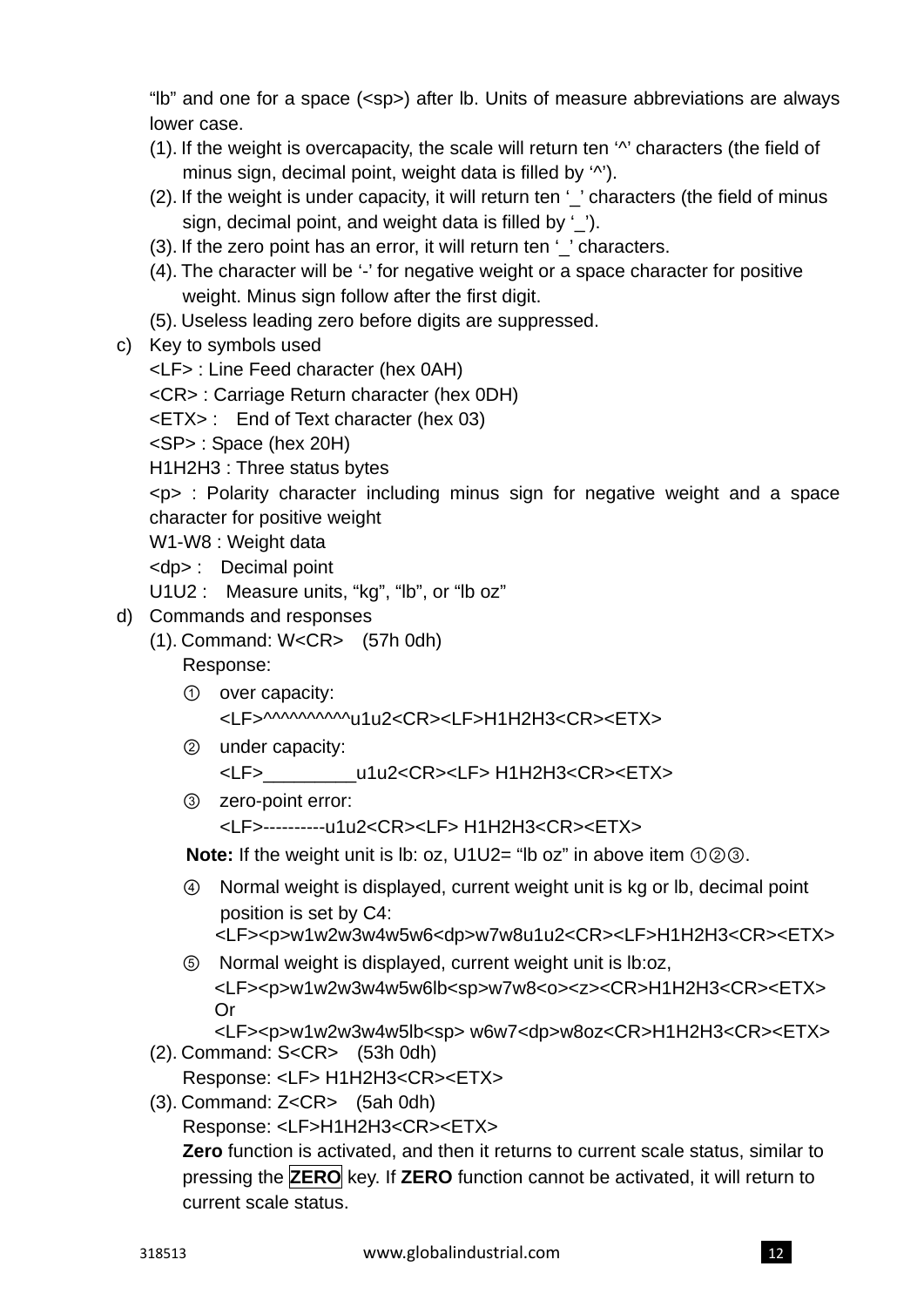(4). Command: T<CR> (54h 0dh)

Response: <LF> H1H2H3<CR><ETX>

**TARE** function is activated, and then returns scale status, similar to pressing the **TARE** key. If **TARE** function cannot be activated, it will return to current scale status.

(5). Command: U<CR> (55h 0dh)

Response: <LF>u1u2<CR><LF> H1H2H3<CR><ETX> Changes units of measure and return scale status with new units, similar to pressing the **UNIT** key. The new measure unit should be allowed to use as a C5 setting. If the weight unit is lb:oz, U1U2= "lb oz"

- (6). Command: L<CR> (4ch 0dh) Response: <LF> H1H2H3<CR><ETX> If **HOLD** function is enabled, go to or exit from **HOLD** mode, similar to pressing the **HOLD** key.
- (7). Command: X<CR> (58h 0dh) Response: NONE Power off the scale, similar to pressing and holding the ZERO/ON/OFF key for 4 seconds.
- (8). Command: all others Response: <LF>? <CR><ETX> Unrecognized command
- e) Additional Commands and Responses for Scale Base Application:
	- (1). Command: F<CR> (46h 0dh) --- to restore factory calibration data Response: <LF>OK H1H2H3<CR><ETX>
	- (2). Command: O<CR> (4Fh 0dh) --- zero point calibration Response: <LF>OK H1H2H3<CR><ETX> --- if zero calibration is sufficient <LF> H1H2H3<CR><ETX> ---- if zero calibration resulted in an error
	- (3). Command: H<CR> (48h 0dh) --- weight calibration Response: <LF>OK H1H2H3<CR><ETX> --- if weight calibration is sufficient <LF> H1H2H3<CR><ETX> --- if weight calibration resulted in an error
- f) Output status bit meaning:

The status bit definition:

| <b>Bit</b> | Byte $1$ (H1)       | <b>Byte 2 (H2)</b>          | Byte 3 (H3)                |
|------------|---------------------|-----------------------------|----------------------------|
| 0          | $0 = stable$        | $0 = not under$<br>capacity | work<br>01=normal          |
|            | $1 = not stable$    | $1 =$ under capacity        | mode<br>10= hold work mode |
|            | $0 = not at zero$   | $0 = not over$              | 00=not define              |
| 1          | point               | capacity                    | $11 = not define$          |
|            | $1 = at$ zero point | $1 = over capacity$         |                            |
| 2          | 0=not AD over       | 0=not Zero Over             | $0 =$ gross weight         |
|            | $1 = AD$ over       | 1=Zero Over                 | $1 = net weight$           |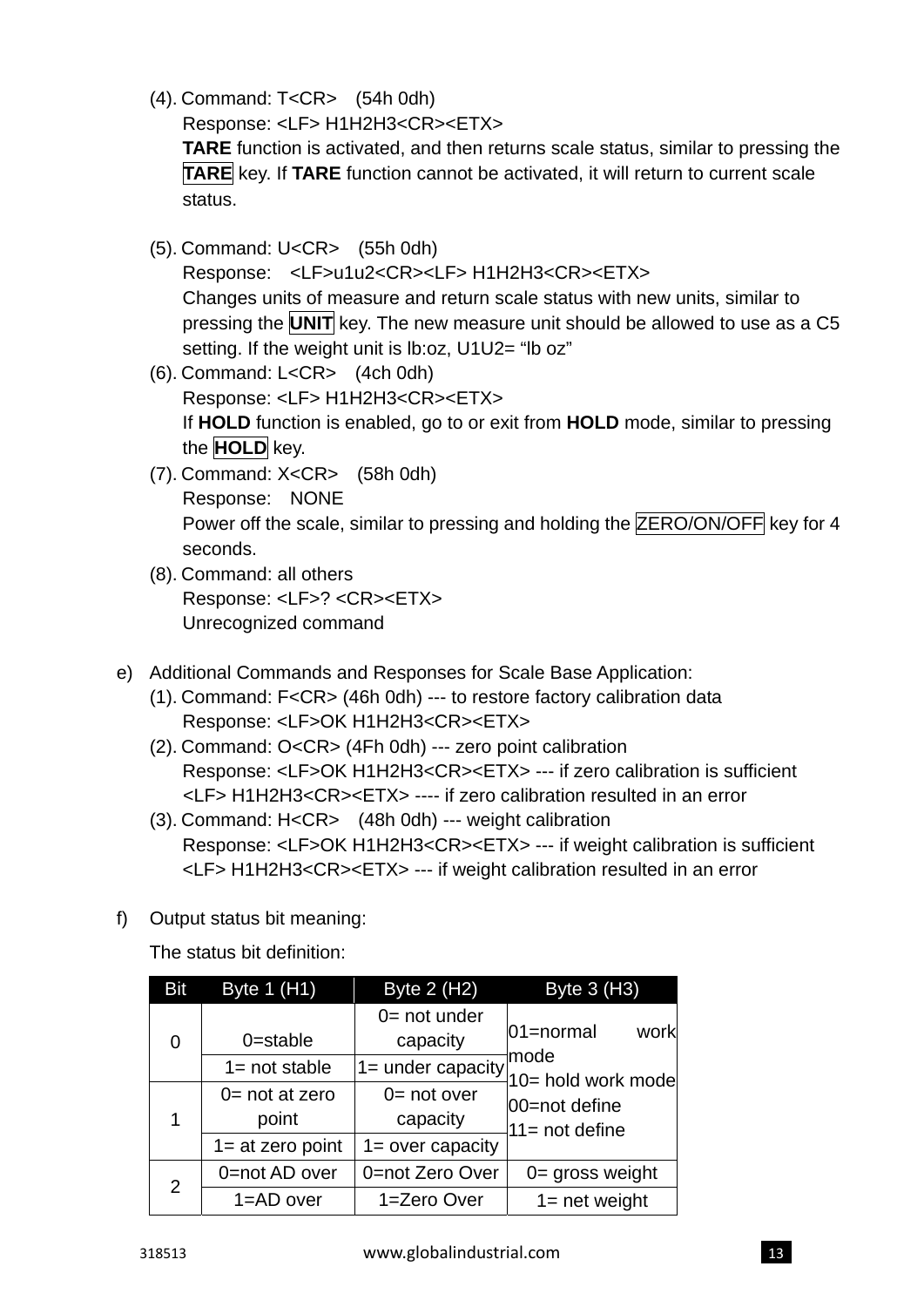| 3 | $0 =$ eeprom $OK$  | 0=not Zero down | 0=not AD down |
|---|--------------------|-----------------|---------------|
|   | $1 =$ eeprom error | $1 =$ Zero down | $1 = AD$ down |
|   | always 1           | always 1        | always 1      |
| 5 | always 1           | always 1        | always 1      |
| 6 | always 0           | always 1        | always 0      |
|   | parity             | Parity          | parity        |

## **7. Symbol Definitions:**

**0<sup>--------</sup>** -Zero point is over the setting range **0**﹍﹍﹍ -Zero is below the setting range Ad<sup>---------</sup> -Analog digital converter chip over max. range Ad<sub>-------</sub> -Analog digital converter chip below min. range ------------<br>-Weight signal is too large ﹍﹍﹍﹍ -Weight signal is too small **EEP.E1** -Config parameters incorrect (no set, no calibration, over normal range, etc.) **EEP.E2** -User parameters are incorrect **CAL-P**x -Calibration point **CAL.Er** -Error in calibration **CAP.--** -The setting full capacity will be displayed **C**x.y -No. x configuration parameter is set to y Ux.y -No. x user parameter is set to y **Lo.bAt** -Battery voltage is below 4.2V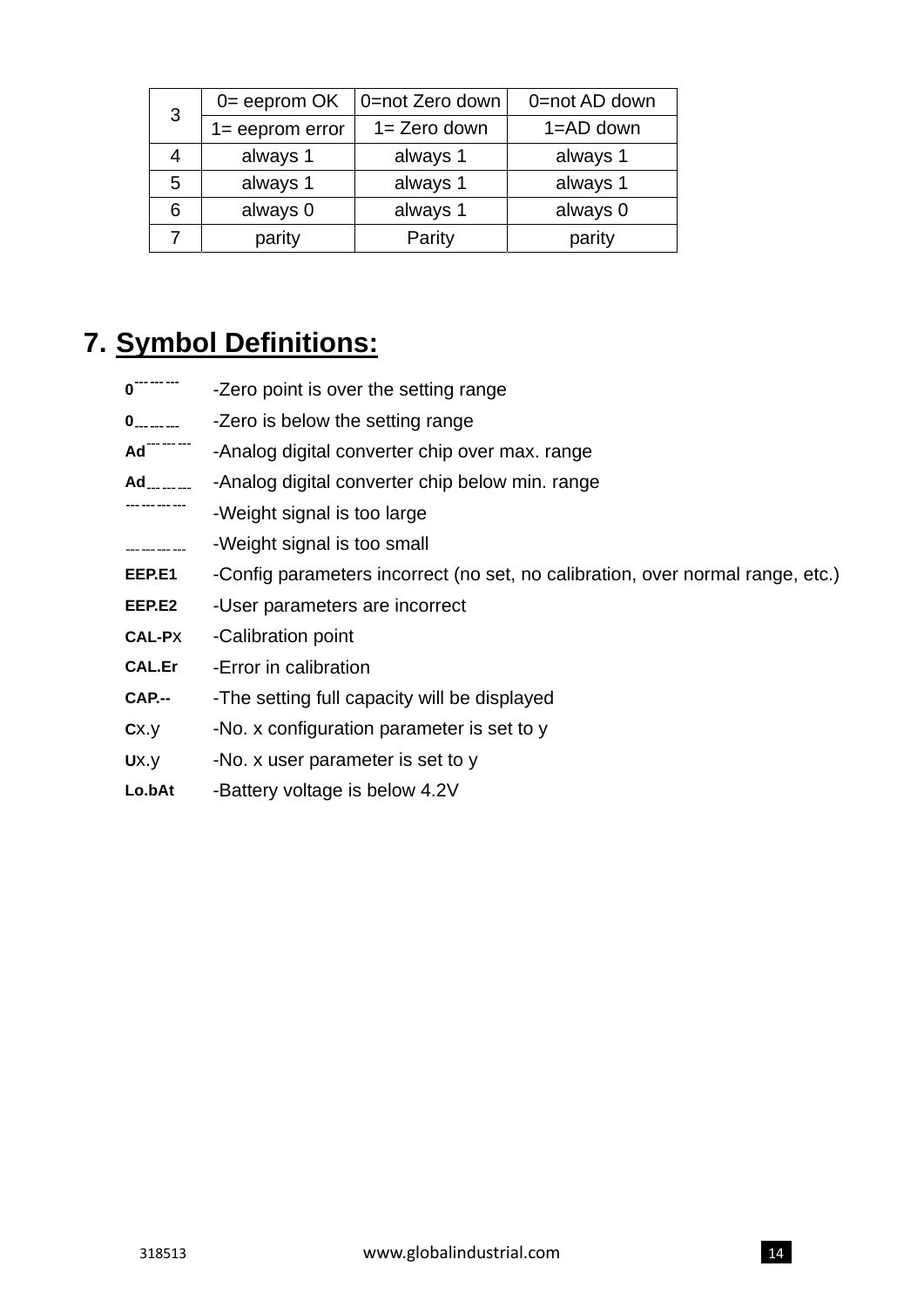# **8. Trouble shooting:**

| <b>SYMPTOM</b>              | <b>PROBABLE</b><br><b>CAUSE</b>                                                                                                                             | <b>REMEDY</b>                                                                                                                                                                 |
|-----------------------------|-------------------------------------------------------------------------------------------------------------------------------------------------------------|-------------------------------------------------------------------------------------------------------------------------------------------------------------------------------|
| Does not turn<br>on.        | 1. AC adapter is not securely<br>connected<br>2. Low battery<br>3. Indicator is damaged                                                                     | 1. Re-plug the AC adapter or rotate<br>the plug to securely connect to<br>the scale<br>2. Replace the batteries<br>3. Replace with a new indicator and<br>perform calibration |
| Ad                          | 1. The cable from platform to<br>indicator is not correctly<br>connected, or disconnected, or                                                               | 1. Check the cable<br>2. Replace with a new indicator and                                                                                                                     |
| $Ad_{222}$                  | short circuit<br>2. Indicator is damaged<br>3. Load cell cable is broken<br>4. Load cell is damaged                                                         | perform calibration.<br>3. Return the scale for repair                                                                                                                        |
| 0                           | Indication is out of key zero range                                                                                                                         | Reduce the weight on platform, till<br>the indication is within the key zero<br>range.                                                                                        |
| $0 - 1$                     | Weight reading below Power On<br>Zero limit.                                                                                                                | 1. Check whether an object is stuck<br>between scale base, if yes,<br>remove the object.<br>2. Perform zero calibration.                                                      |
|                             | 1. Weight reading exceeds<br>overload limit<br>2. The weight value cannot be<br>displayed in the current unit of<br>measure because it exceeds 6<br>digits. | 1. Reduce load on the scale until a<br>weight value is displayed.<br>2. Use a more appropriate unit of<br>measure.                                                            |
|                             | Weight reading below Under load<br>limit                                                                                                                    | 1. Perform zero calibration                                                                                                                                                   |
| EEP.E1                      | CONFIG parameters are not<br>correctly set                                                                                                                  | Re-set CONFIG parameters as<br>technical manual instructed.                                                                                                                   |
| EEP.E2                      | USER parameters are not correctly<br>set                                                                                                                    | Re-set USER parameters per the<br><b>Technical manual</b>                                                                                                                     |
| <b>CAL.Er</b>               | 1. Input data or loaded weight is too<br>small, too big<br>2. Weight signal is unstable,<br>un-linear                                                       | 1. Input correct data, load correct<br>weight onto platform.<br>2. Return the scale for repair                                                                                |
| Cannot zero the<br>display  | 1. Load on scale exceeds allowable<br>limits. $(20\%FS)$<br>2. Load on the scale is unstable                                                                | 1. Remove load from the scale.<br>2. Wait for the load to stabilize, then<br>press the <b>ZERO/ON/OFF</b> key to<br>zero the display                                          |
| Weighing is not<br>accurate | 1. An object is stuck between the<br>load cell and scale base<br>2. Load cell received a heavy<br>impact                                                    | 1. Remove the object<br>2. Perform calibration<br>3. Place the load on the center of<br>the weighing platform                                                                 |